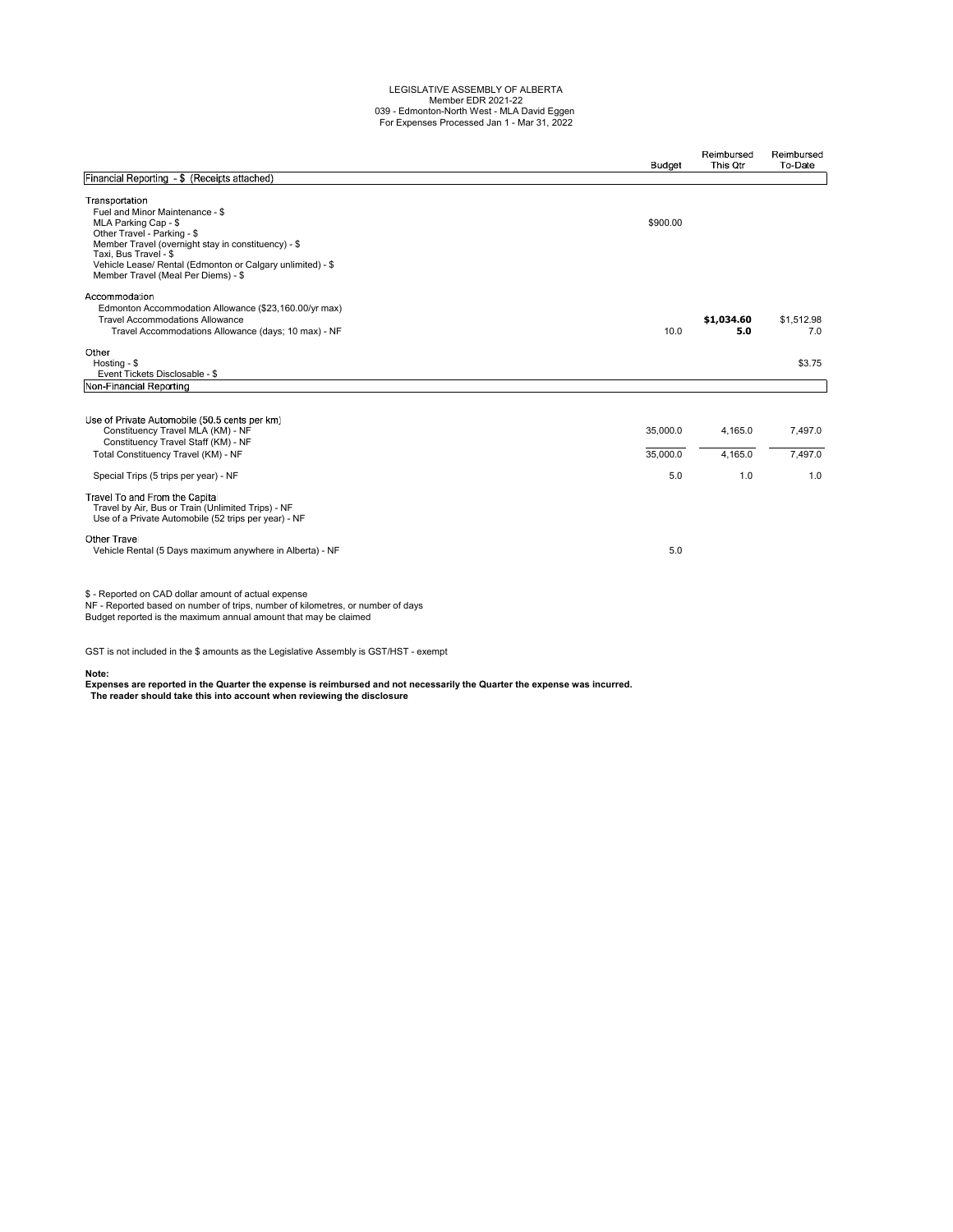

**Total New Transactions for DAVID EGGEN** 

1 Please detach here 1

#### AMERICAN EXPRESS®

Payment Options<br>PLEASE ALLOW 3 TO 5 BUSINESS DAYS FOR YOUR PAYMENT TO BE PROCESSED BY YOUR FINANCIAL INSTITUTION AND SENT TO US. Learn about all of your payment options, including how to enroll your bank account, make a one-time payment or enroll in our pre-authorized payment plan by visiting www.amex.ca/paymentmethods. Go<br>paperless and get your full statements faster: www.amex.ca/paperless.<br>DETAILS ENCLOSED.



000096 **DAVID EGGEN** LEGIS ASSEMBLY OF AB 4103 9820 107 ST NW **EDMONTON AB T5K 1E7** 

Amex Bank of Canada/ Banque Amex du Canada **PO BOX 2000** West Hill ON M1E 5H4



t,

219.53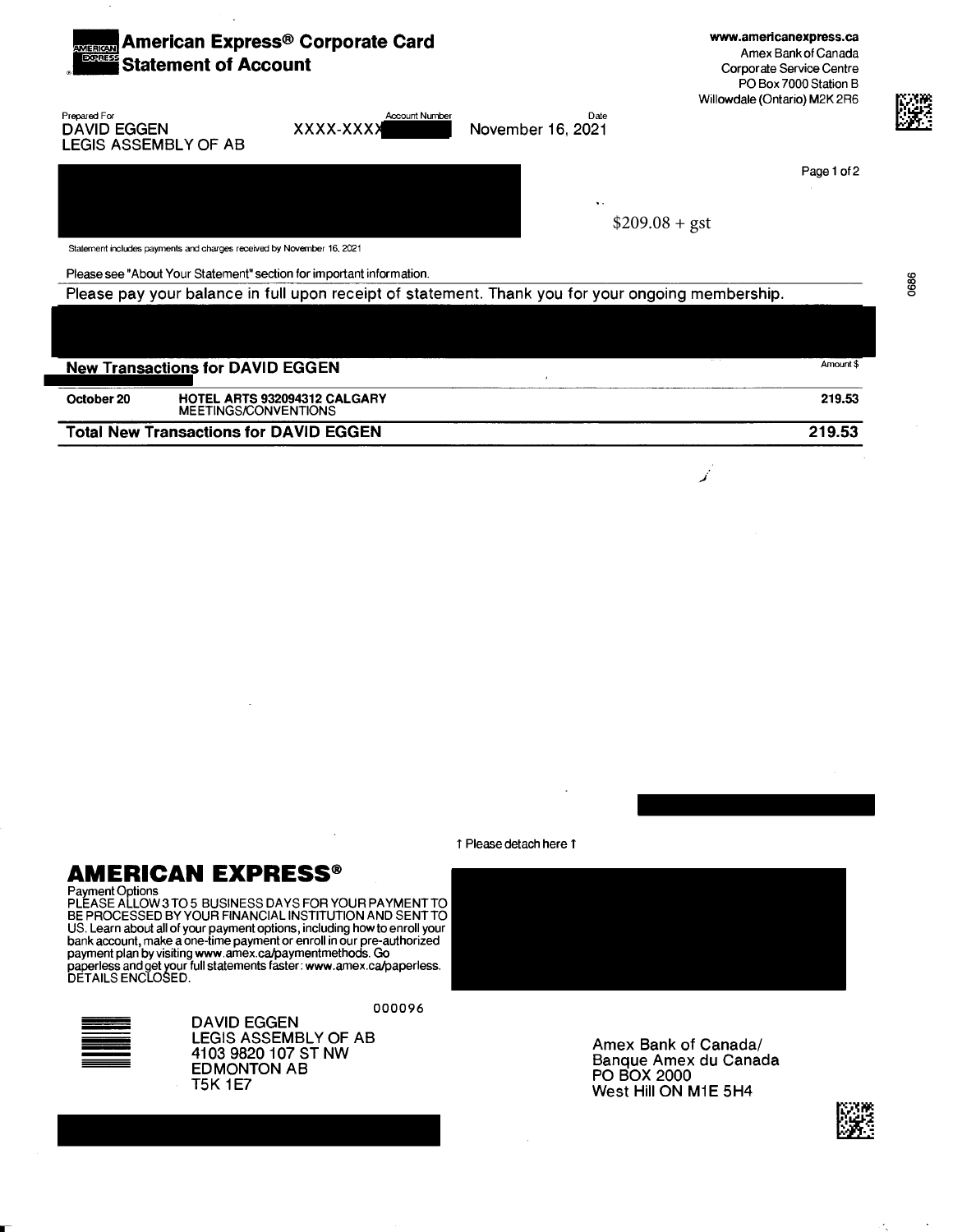

↑ Please detach here ↑

### **AMERICAN EXPRESS®**

Payment Options<br>PLEASE ALLOW 3 TO 5 BUSINESS DAYS FOR YOUR PAYMENT TO<br>BE PROCESSED BY YOUR FINANCIAL INSTITUTION AND SENT TO US. Learn about all of your payment options, including how to enroll your bank account, make a one-time payment or enroll in our pre-authorized payment plan by visiting www.amex.ca/paymentmethods. Go<br>paperless and get your full statements faster: www.amex.ca/paperless.<br>DETAILS ENCLOSED.

> DAVID EGGEN LEGIS ASSEMBLY OF AB 4103 9820 107 ST NW **EDMONTON AB T5K 1E7**



Amex Bank of Canada/ Banque Amex du Canada PO BOX 2000 West Hill ON M1E 5H4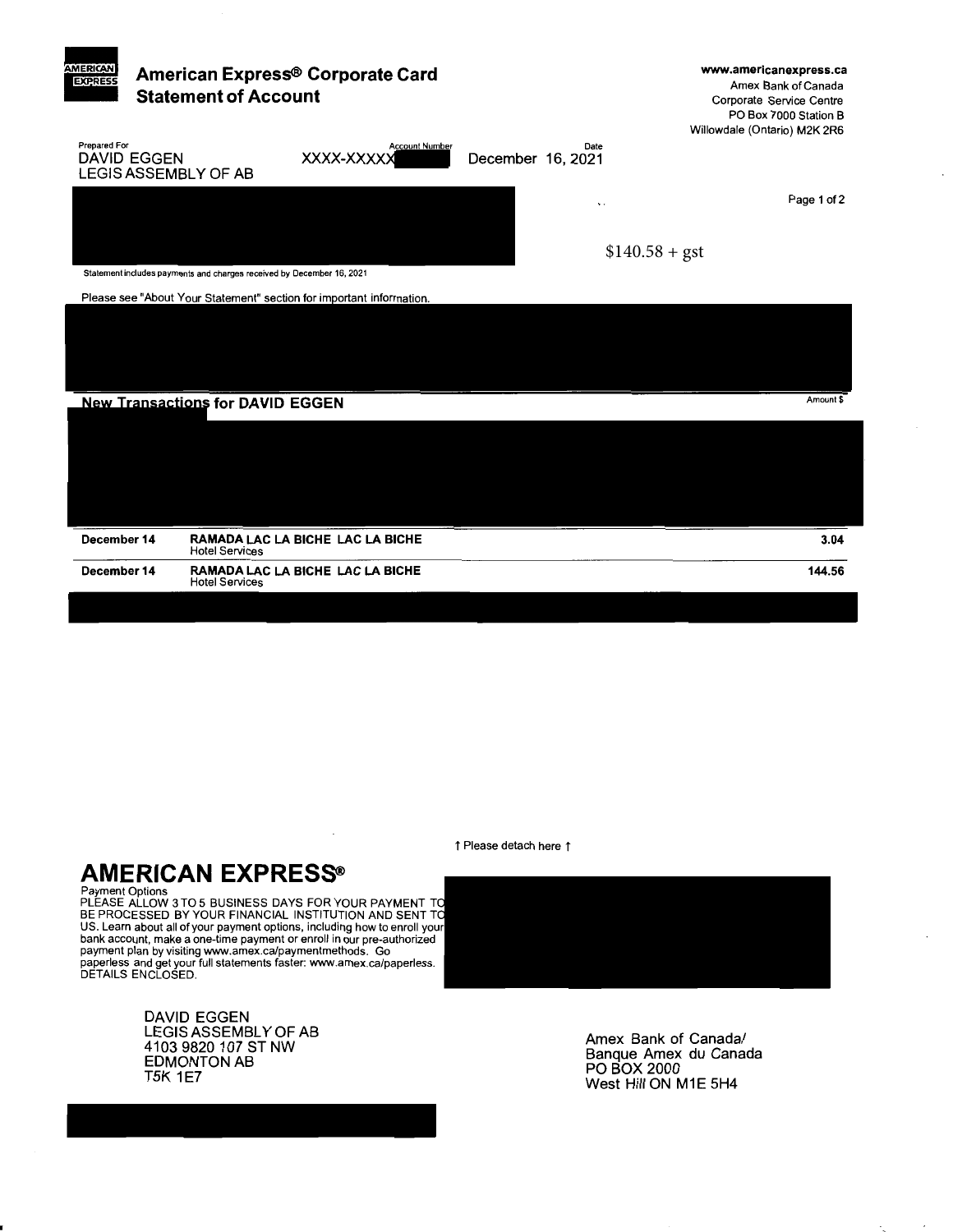| American Express® Corporate Card<br><b>AMERICAN</b><br>EXPERESS<br><b>Statement of Account</b> |                                                                      |                                                                      |                          | www.americanexpress.ca<br>Amex Bank of Canada<br>Corporate Service Centre<br>PO Box 7000 Station B<br>Willowdale (Ontario) M2K 2R6 |
|------------------------------------------------------------------------------------------------|----------------------------------------------------------------------|----------------------------------------------------------------------|--------------------------|------------------------------------------------------------------------------------------------------------------------------------|
| Prepared For<br><b>DAVID EGGEN</b><br>LEGIS ASSEMBLY OF AB                                     |                                                                      | <b>Account Number</b><br>XXXX-XXXXX                                  | Date<br>January 16, 2022 |                                                                                                                                    |
|                                                                                                |                                                                      |                                                                      |                          | Page 1 of 2                                                                                                                        |
|                                                                                                |                                                                      |                                                                      | $\bullet$ $\bullet$      |                                                                                                                                    |
|                                                                                                |                                                                      |                                                                      |                          | $$175.37 + gst$                                                                                                                    |
|                                                                                                | Statement includes payments and charges received by January 16, 2022 |                                                                      |                          |                                                                                                                                    |
|                                                                                                |                                                                      | Please see "About Your Statement" section for important information. |                          |                                                                                                                                    |
|                                                                                                |                                                                      |                                                                      |                          |                                                                                                                                    |
| Listing of Charges and Credits                                                                 |                                                                      |                                                                      |                          | Amount 9                                                                                                                           |
|                                                                                                |                                                                      |                                                                      |                          |                                                                                                                                    |
|                                                                                                | <b>New Transactions for DAVID EGGEN</b>                              |                                                                      |                          | Amount \$                                                                                                                          |
| December 15                                                                                    | <b>Goods or Services</b>                                             | POMEROY HOTEL FORT M FORT MCMURRAY                                   |                          | 184.13                                                                                                                             |
|                                                                                                |                                                                      | <b>Total New Transactions for DAVID EGGEN</b>                        |                          | 184.13                                                                                                                             |

1 Please detach here 1

# **AMERICAN EXPRESS®**

**EXAMPLE CONSTRAIN LATE AND SEX PRESS DE THE SUBSEM PAYMENT TO PLEASE ALLOWS TO 5 BUSINESS DAYS FOR YOUR PAYMENT TO BE PROCESSED BY YOUR FINANCIAL INSTITUTION AND SENT TO US. Learn about all of your payment options, includ** 



000105 **DAVID EGGEN** LEGIS ASSEMBLY OF AB<br>4103 9820 107 ST NW **EDMONTON AB T5K 1E7** 

Amex Bank of Canada/ Banque Amex du Canada<br>PO BOX 2000 West Hill ON M1E 5H4



 $\overline{\phantom{a}}$ 

0732